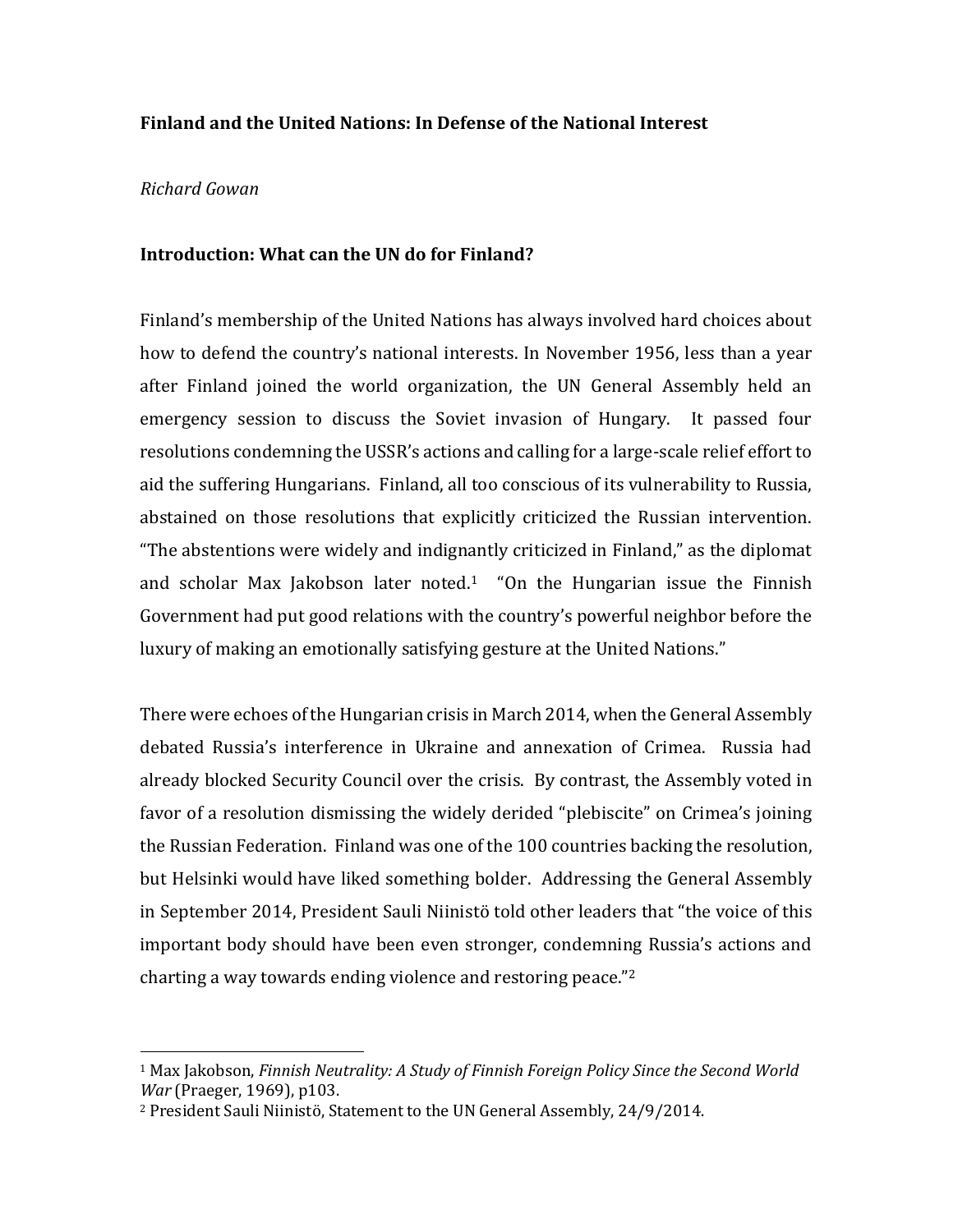The contrast between Finland's caution towards the USSR in 1956 and Niinistö's direct criticisms of Moscow in 2014 is indicative of how fundamentally its international position has altered since the end of the Cold War. During the decades of East-West tension, Finland prioritized the UN as a mechanism to mitigate conflicts between the great powers. Outside NATO and the Warsaw Pact, it was a pioneer of UN peacekeeping in the Middle East. Finnish officials ranging from Sakari Tuomioja to Martti Ahtisaari played an important part in UN mediation and peacemaking at different stages, and Ahtisaari had an instrumental role in the organization's efforts to assist the end of the Cold War in Namibia and the Balkans.<sup>3</sup>

Yet the post-Cold War world also opened up a new range of international options for Helsinki. The decision to join the EU in 1995 and development of institutional ties with NATO changed Finland's foreign policy DNA. "Anchored to Europe and the Nordic countries both politically and in terms of values," in the words of a recent futures report by the Ministry of Foreign Affairs, "Finland is undeniably part of the West."<sup>4</sup> This emphasis on the country's European and (partial) transatlantic vocations has reduced the importance of the UN as a source of influence and security. In a recent address to the country's ambassadors, Foreign Minister Timo Soini declared: "Finland's proven standard recipe for solving international challenges is cooperation."5 In this context he emphasized the importance of EU membership, partnership with NATO and bilateral relations with countries ranging from Sweden to the United States. But he did not refer to the United Nations at all.

Finland has not given up on the UN. It still has widespread popular support: 76% of Finns say they "tend to trust" the organization, compared to a EU-wide average of just

<sup>3</sup> Sakari Tuomioja (1911-1964), prime minister in 1953-1954, was a close ally of UN Secretary-General Dag Hammarskjöld, and represented the U.N. in Laos and Cyprus. President Ahtisaari acted for the UN on Namibia and Kosovo.

<sup>4</sup> *Finland's Position, Security and Welfare in an Increasingly Complex World* (Finnish Ministry of Foreign Affairs, 2014), p10.

<sup>5</sup> Foreign Minister Timo Soini, Speech at the Annual Meeting of Heads of Mission, 24/8/2015.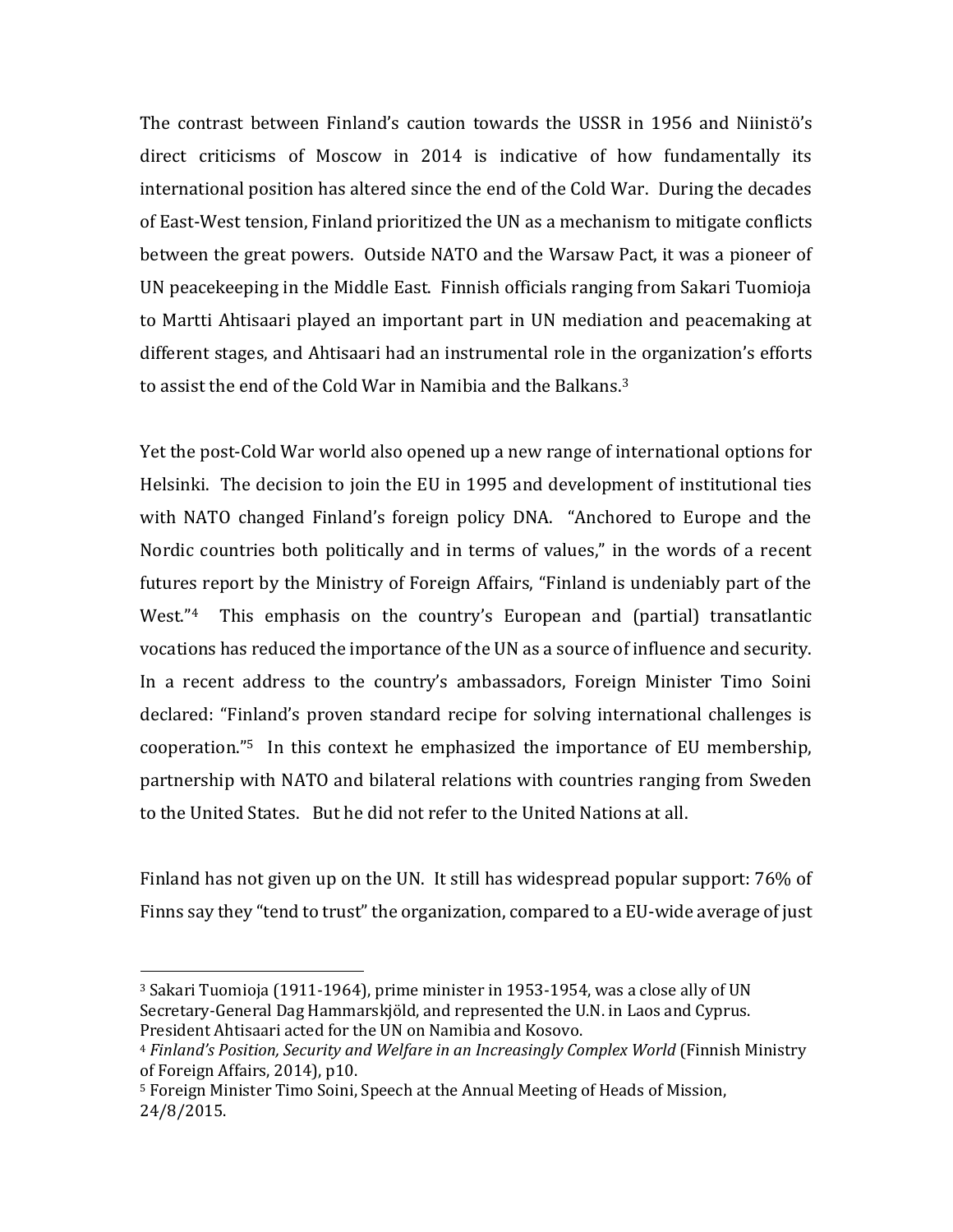51%.6 Helsinki is the leading funder of UN Women, a staunch supporter of the organization's mediators and a small but loyal contributor to blue helmet missions. Finnish officials take on thankless tasks on behalf of the organization: Helsinki has led efforts to convene a conference on a nuclear weapons free zone in the Middle East, and a former member of the foreign ministry is the Special Representative of the Secretary-General dealing with the frozen conflict in Georgia. Diplomats and governments do not take on such tasks because they offer quick or easy wins. The fact that Finland lobbies for such roles indicates its residual belief in the UN's values.

Nonetheless, there are solid reasons for Finland to question how the UN serves it national interests. Its contributions to the organization do not always receive the respect they deserve: in 2012, it unexpectedly lost a race for a temporary seat on the Security Council to Australia and Luxembourg. Yet the primary reasons for Helsinki to reassess its relations with the UN are more immediate and more serious. Like the EU and West as a whole, Finland now faces a deteriorating security environment. Challenges include Russia's increasing aggression and the proliferation of disorder in the Middle East and North Africa, which has driven a flood of refugees into Europe and may incubate a new generation of international terrorism. "Europe is living through its own Years of Danger," as President Niinistö has warned. "It is framed by a ring of violence from Ukraine to North Africa."7 As the president has argued this demands "precise, honest and even self-critical thinking." This should include a frank reckoning of how effectively multilateral organizations serve the country's immediate political and security concerns. That has to include the UN.

Discussions of the UN often shy away from tough-minded analyses of its utility. There is a tendency among experts on multilateral affairs to assume that all forms of international cooperation are good and should be reinforced. This is evident in some recent studies of Finland's role at the UN. A study of the 2012 Security Council race

l

<sup>6</sup> See the Annex to Standard Eurobarometer 83 (July 2015), p38.

<sup>7</sup> President Sauli Niinistö, Speech at the Annual Meeting of Heads of Mission, 25/8/2015.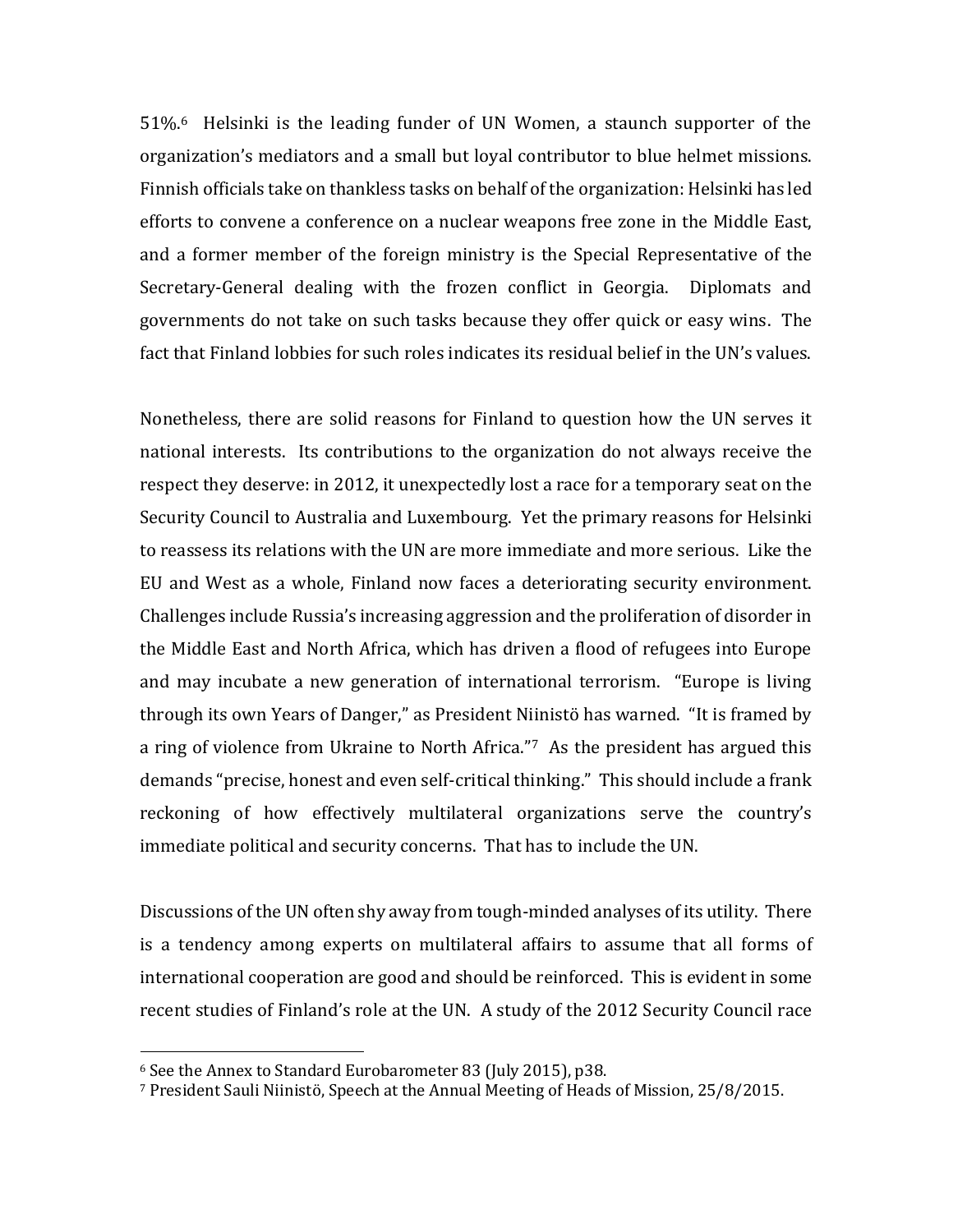by the International Peace Institute reassuringly concludes: "Finland should certainly continue what it currently does" at the UN and "Finland could do even more."8 This is sound advice if one works on the assumption that Helsinki's main goal in global affairs is to burnish its status at the UN and win elections there.

But it does not necessarily make sense if one assumes that Finland's overarching goals to provide for its own national security, reducing disorder in its neighborhood and protecting the global environment for Finnish investment and trade. Reflecting this, this paper does not focus on what Finland is doing in and through the UN already, valuable as much of this is. Instead it assesses the UN's current and potential utility in addressing four areas recent official statements and documents identify as core factors in serving Finland's national interest. These are *(i)* managing the new threat from Russia; *(ii)* handling the chaos in the Middle East; *(iii)* strengthening European security cooperation; and *(iv)* addressing global threats such as pandemic disease, cyber-warfare and challenges to liberal values and norms.

The paper concludes that the UN has an important role to play in advancing each of these interests. Even if it is no longer the primary vehicle for Finnish foreign and security policy, it still offers mechanisms to reduce tensions with Russia; manage the political and humanitarian dimensions of the wars in the Arab world; support the development of the EU's Common Security and Defense Policy (CSDP) and address aspects of globalization ranging from the threat pandemic disease to the women's security issues. The UN's performance across this range of issues is far from perfect, and it is struggling notably badly in the Middle East and North Africa.

The paper concludes with some ideas on steps that Finland could take to buttress the UN's role on these fronts, although it is worth highlighting that current Finnish initiatives – such as its support for mediation and the UN's civilian crisis management

l

<sup>8</sup> *Taking Stock, Moving Forward: Report to the Foreign Ministry of Finland on the 2012 Elections to the United Nations Security Council* (International Peace Institute, 2013), pp23- 24.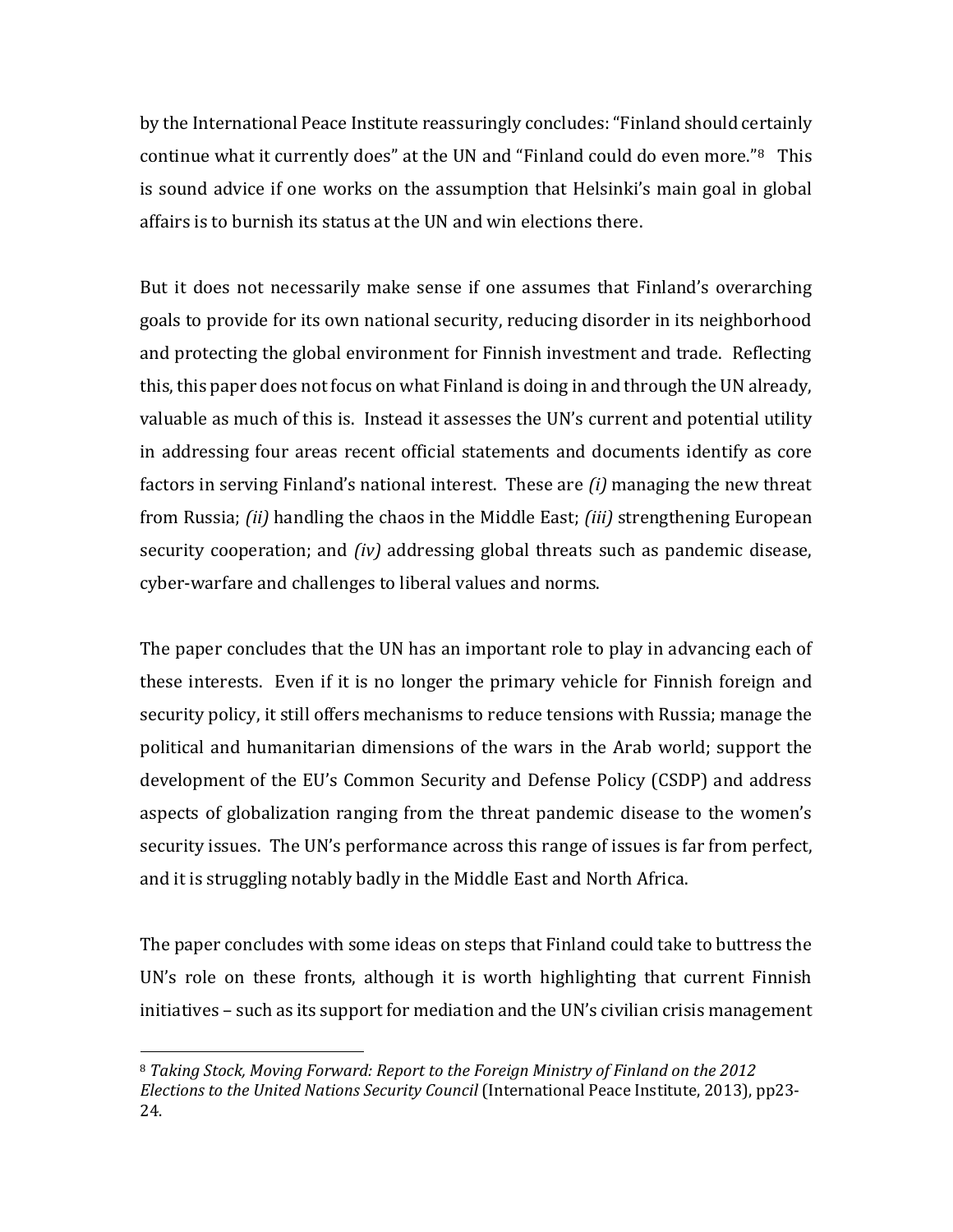operations (Special Political Missions) and engagement on global health security – *already* substantively serve the country's interests in these areas.

#### **National Interest #1: Managing the Russian Challenge**

For Finland, it is obvious all national security assessments must begin with Russia. It is less obvious that the UN provides a useful framework for dealing with the challenges posed by Moscow. Just as the Soviet Union ignored the UN General Assembly's protestations over is behavior in Hungary in 1956, Russia has treated the Assembly's condemnation of its behavior in Ukraine with contempt. Its veto power ensures that the Security Council cannot take effective action to respond to its aggression in the eastern Ukraine. The U.S. and European members have of the Council have repeatedly used it as a platform to highlight Moscow's interference in Ukraine, but Russian diplomats have shrugged off these accusations with impunity.

Russia's veto has also set limits to the role that Secretary-General Ban Ki-moon and UN officials can play on the ground. Early in the crisis, American officials considered requesting a senior UN official to oversee a political transition in Kiev, and a UN official (Robert Serry) briefly investigated the situation in Crimea before being detained and evicted by armed men. The secretariat's engagement in the crisis was also hampered by a lack of specialists on Russia and its neighbors in the office of the Secretary-General and Department of Political Affairs (DPA). Reflecting this mix of political and practical obstacles, the UN has played a very limited role in the crisis, and the Organization for Security Cooperation in Europe (OSCE) has taken the lead.

It thus seems hard to argue that the UN can or will play a major role in containing Russian aggression in Ukraine or elsewhere in future. Yet it is worth noting that past experience shows that the UN can play a significant role in addressing three dimensions of the Russian challenge: *(i)* producing objective reporting on the situations in flash-points such as Crimea to counter Moscow's information warfare;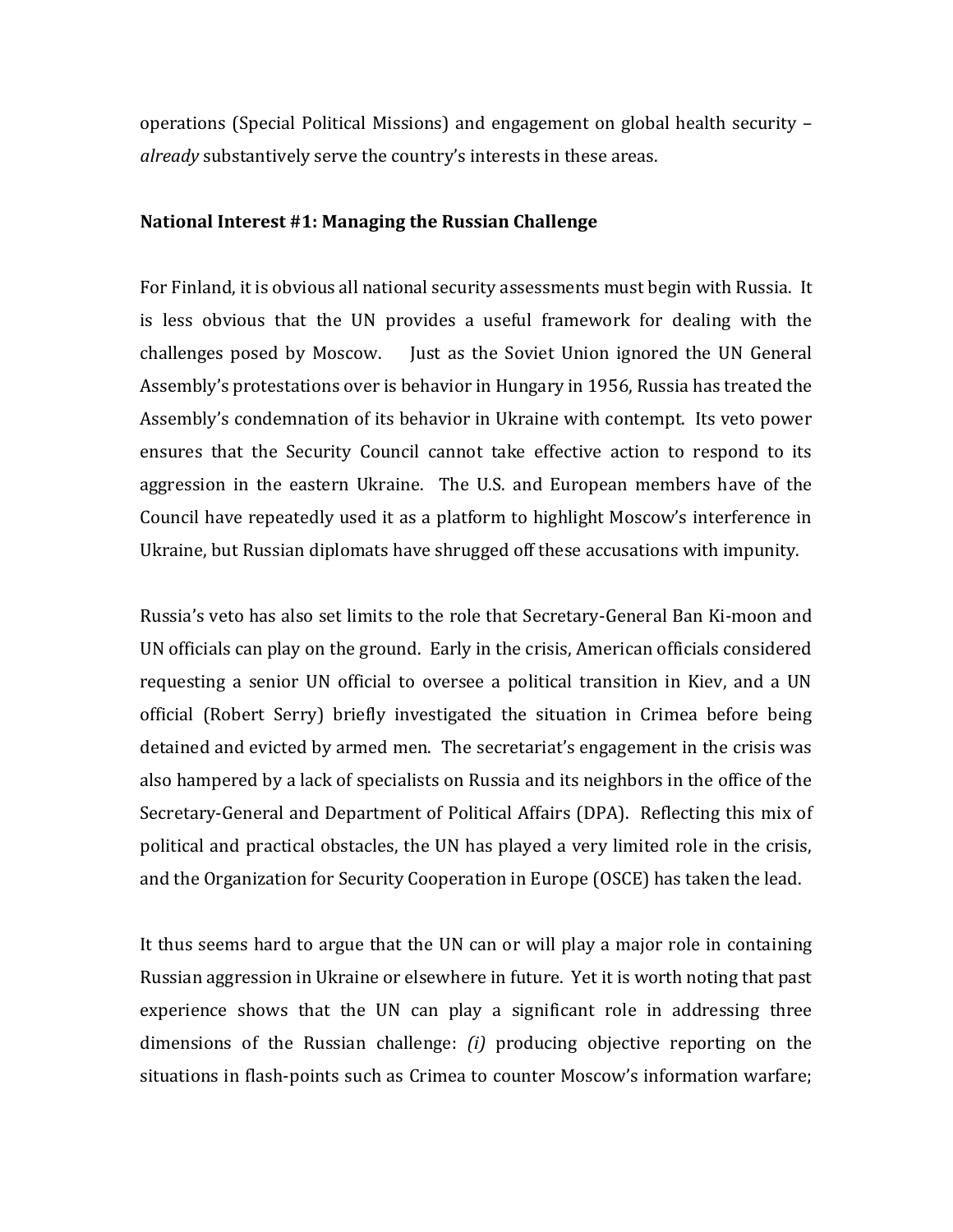*(ii)* offering a neutral framework for crisis de-escalation with Russia; and *(iii)* providing practical support to the OSCE in preparing and mounting field missions.

*Objective reporting:* The UN's Office of the High Commissioner for Human Rights (OHCHR) has played the first of these roles effectively during the Ukraine crisis. As the Finnish Institute for International Affairs has noted, Russia's new style of "hybrid" warfare involves heavy use of "intensive information measures – more commonly referred to as propaganda" to obscure the facts of a conflict.<sup>9</sup> OHCHR officials have, however, been able to challenge Russia's narrative on certain key points. While Moscow has, for example, presented the absorption of Crimea (which is off-limits to OSCE monitors) into the Russian Federation as a success, OHCHR reports have emphasized "systematic human rights violations" against pro-Ukrainian individuals and Crimean Tatars.10 Lithuania, currently a temporary member of the Security Council, has convened regular meetings to discuss these findings. Russia has refused to participate in these, arguing that the situation in Crimea is an internal matter, but the evidence of its abuses has caused it discomfort.

*De-escalation:* While the UN has not been able to play a role in de-escalating the Ukrainian conflict, it has provided a useful "off-ramp" for Russia in previous crises. Precedents for this date back to the Cold War, when UN officials helped the USSR find ways out of conflicts including the Afghan war. The most obvious post-Cold War example is Kosovo, where the deployment of the UN Interim Administration in Kosovo (UNMIK) acted as a mechanism for rapprochement and the West after the NATO campaign against Yugoslavia. The UN secretariat played a quiet facilitating role during the crisis over Kosovo's unilateral declaration of independence in 2008, as UNMIK offered a framework for the deployment of an EU mission to help guide a nascent state forward. (Finland has particular expertise in managing these de-

<sup>9</sup> András Rácz, *Russia's Hybrid War in Ukraine: Breaking the Enemy's Willingness to Resist* (The Finnish Institute of International Affairs, 2015), p13.

<sup>10</sup> See, for example, *Report on the Human Rights Situation in Ukraine, 1 December 2014 to 15 February 2015* (OHCHR, 2015), p6.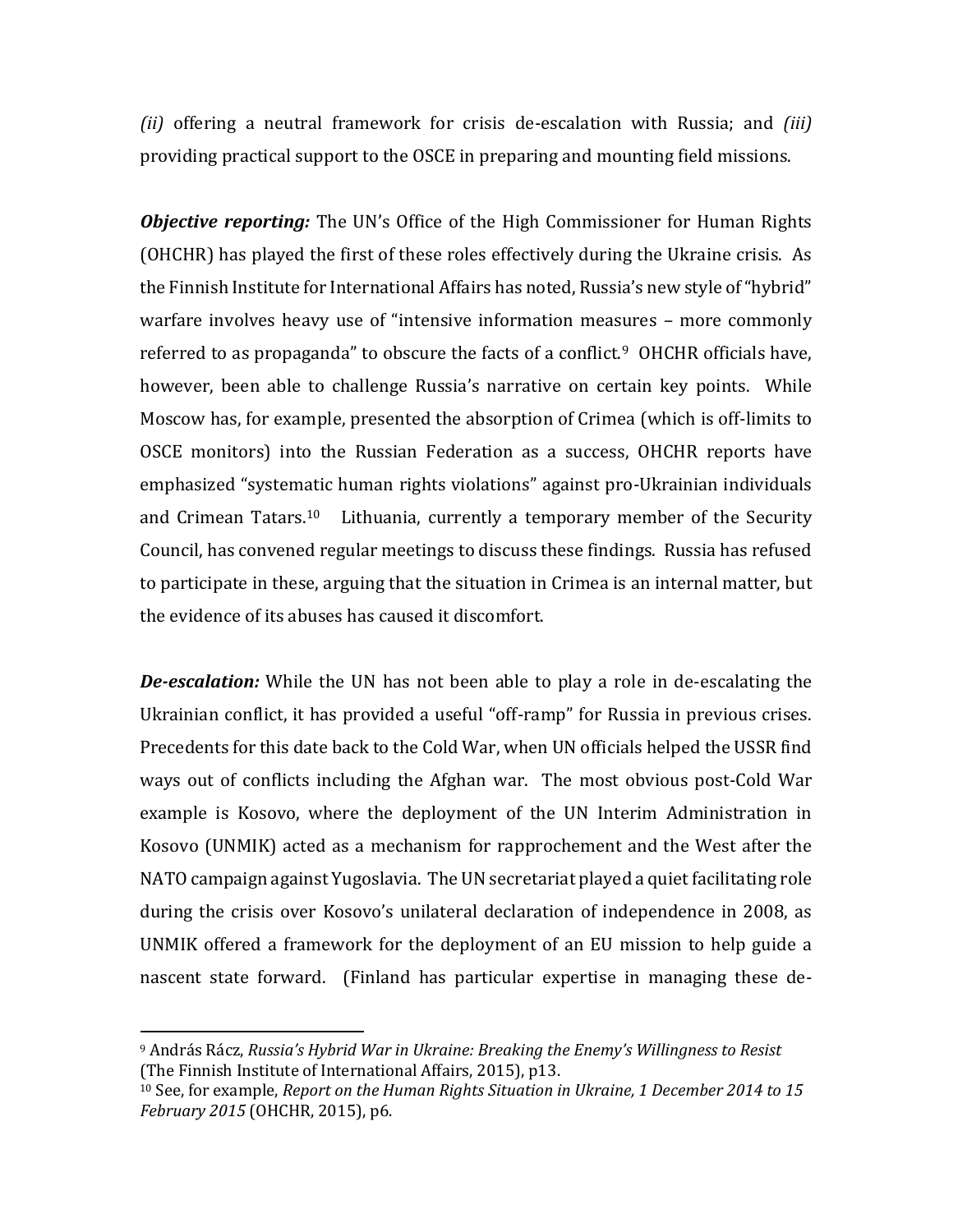escalatory processes through the UN, given President Ahtisaari's involvement in both 1999 and 2008). Moscow also turned to the United Nations Regional Centre for Preventive Diplomacy for Central Asia (UNRCCA) to help defuse tensions in Kyrgyzstan after a flare-up of anti-Uzbek violence that claimed 2,000 lives in 2010.

Although Russia's overall foreign policy position has hardened a great deal since these crises during President Putin's third term, Russia has nonetheless continued to utilize the UN as a framework for limited cooperation with the West over crises in the Middle East, including Iran, Syria and Yemen (see next section), even after Moscow's military intervention in Syria. It remains possible that, suffering from sanctions and at risk of getting bogged down in the Middle East, Russia could eventually turn to the UN as a mechanism to de-escalate the Ukrainian conflict and other confrontations with the West. Even if the chances of such rapprochement remain low, the UN needs to retain the ability to play this de-escalatory role.

*Collaboration with the OSCE:* If the UN's role over Ukraine has been limited, the crisis has given a new lease of life to the OSCE, which as mounted a widely-praised Special Monitoring Mission (SMM) in the east of the country. This has been a significant test, as the OSCE has had little experience of launching new operations since the 1990s. The UN secretariat provided quiet support to the start-up of the operation, for example sharing rosters of potentially relevant staff, and OSCE officials and UN humanitarian agencies have collaborated closely on the ground. The OSCE is now reviewing its operational performance and the UN, with much greater operational experience in recent years, could offer further guidance and advice to this process in future – a process Finland is well placed to support.<sup>11</sup>

*Summary:* It is clear that these UN activities – truth telling, de-escalation and interorganizational assistance to the OSCE – are neither individually or collectively

<sup>11</sup> On 5 November 2015, for example, the International Peace Institute hosted a meeting in Vienna comparing UN and OSCE positions on civilian operations in warzones.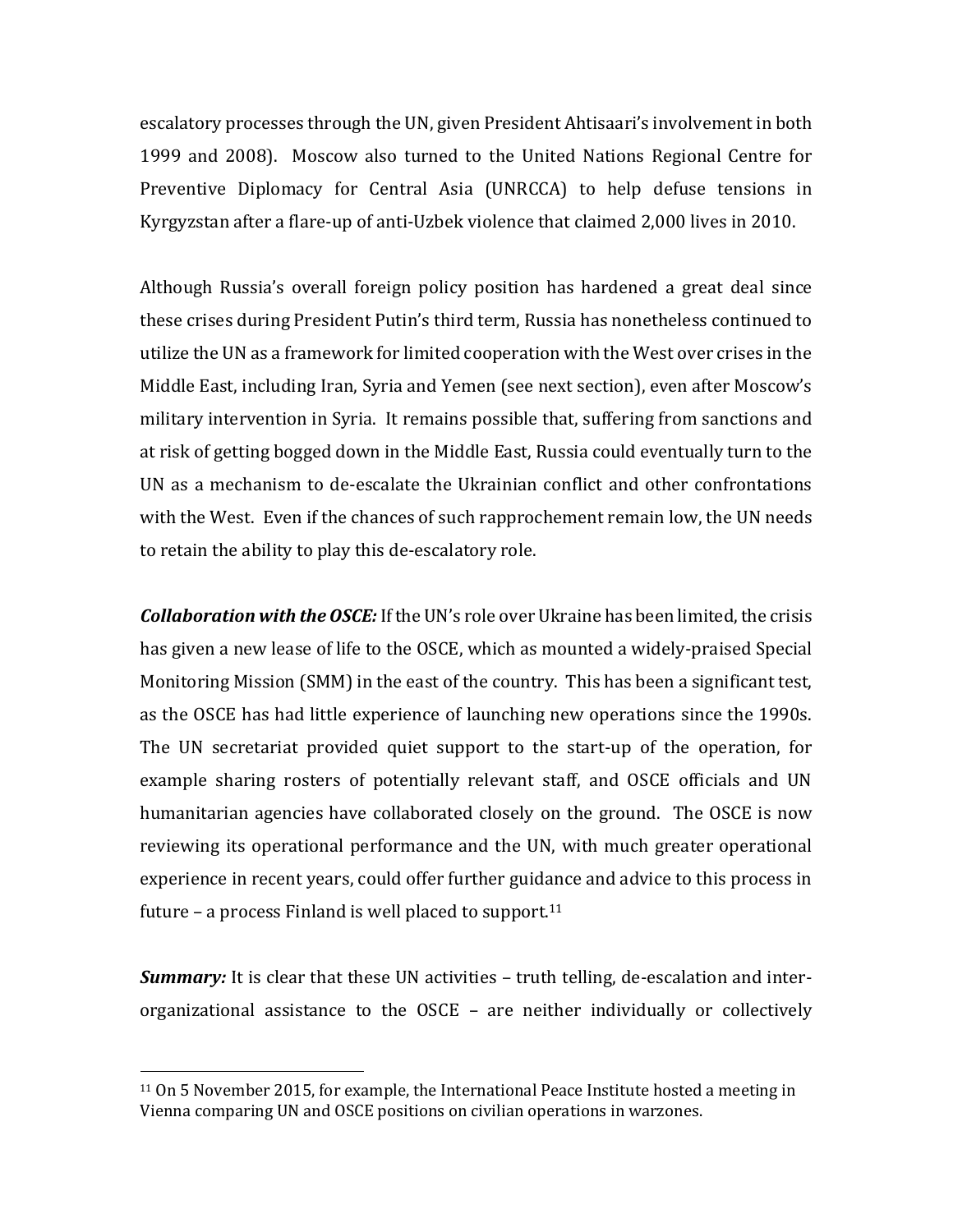sufficient responses to the scale of the challenge from Russia today. The UN cannot play a security role comparable to NATO or the EU in facing down Moscow. But it still has an important potential role as an institutional framework for diplomatic engagement with Russia, in parallel to efforts to boost the West's security posture.

#### **National interest #2: Managing threats from the Middle East and North Africa**

In contrast to the Ukrainian situation, the UN's role in managing the current crises in the Middle East and North Africa (MENA) is obvious. The UN has had a constant presence in the Arab world since the 1940s, when it sent its first mediators and observers to address the Israeli-Palestinian conflict. (Finland has been a longstanding contributor to the organization's efforts in the region, deploying military observers and peacekeepers to the Middle East for decades.) Since the outbreak of the Arab revolutions in 2011, however, the UN's position across the MENA region has grown markedly in both scale and complexity. The organization is presently trying to mediate resolutions to the conflicts in Syria, Libya and Yemen. Peacekeepers on the Golan Heights have been kidnapped by Al-Qaeda affiliates, while the blue helmet peace operation in Mali (MINUSMA) has frequently been attacked by Islamist groups. The UN's humanitarian agencies have had shoulder the huge burden of aiding refugees and Internally Displaced Persons (IDPs) from Mauritania to Iraq. These linked crises add up to a generational test for the UN.

They are also creating huge problems for Finland and all other members of the EU. In the early days of the Arab revolutions, many European governments were wary of becoming entangled in events south of the Mediterranean. They are now paying the price for their lack of earlier engagement, as hundreds of thousands of refugees and migrants enter the EU and growing numbers of European citizens, including dozens of Finns, go to fight with the so-called Islamic State (IS) in Syria and Iraq. As President Niinistö has underlined, the migration crisis could threaten the freedom of movement inside the EU and is already fuelling rising nationalism across the Union.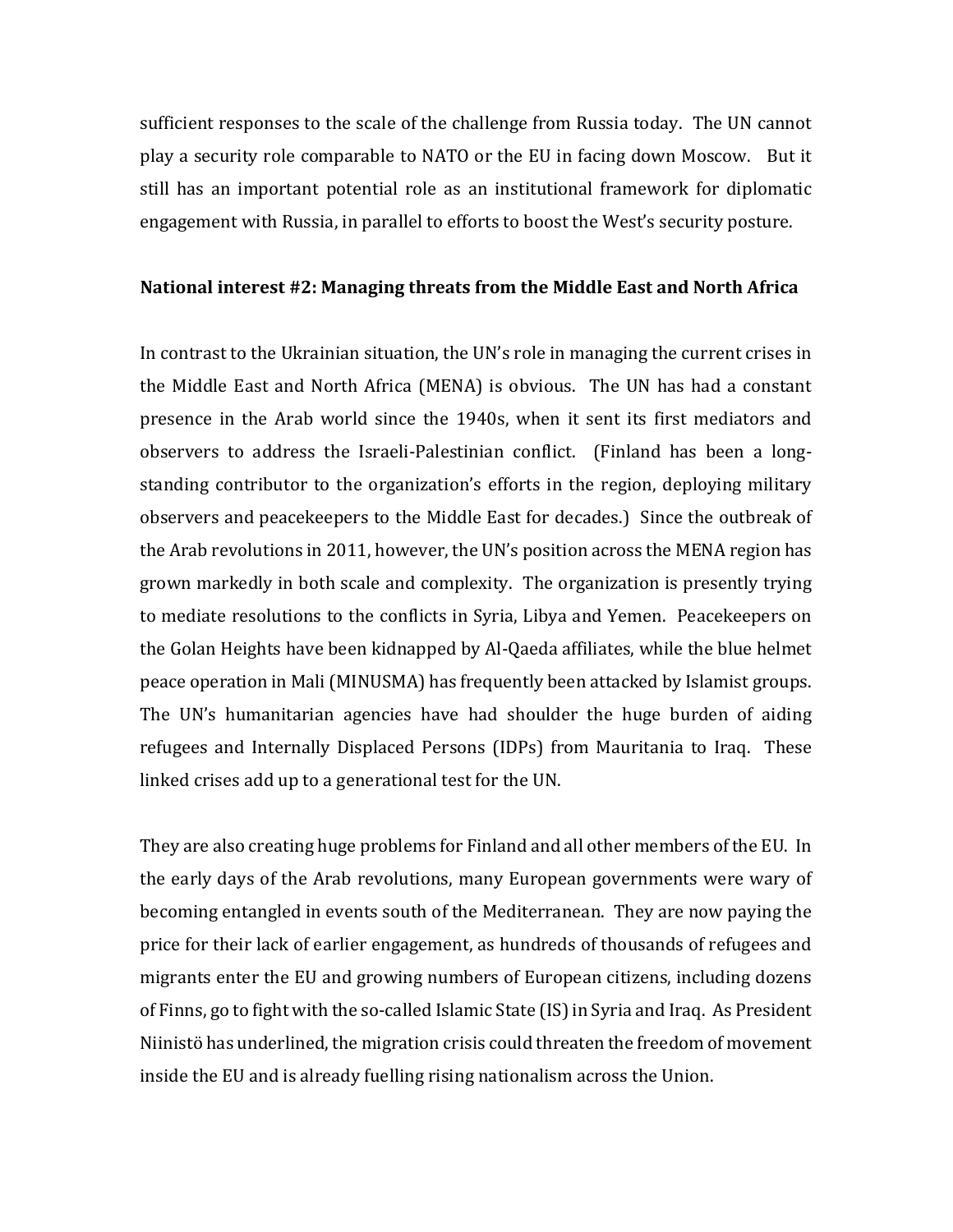Finland and its European partners thus have an acute interest in assessing whether the UN has the capacities it needs to address the current threats emanating from the Middle East "at source" across three categories of activity: *(i)* mediation and civilian crisis management; *(ii)* peacekeeping operations; *(iii)* humanitarian assistance.

*Mediation and civilian crisis management:* Finland has a particular interest in the UN's political work in MENA because it is a vocal champion of conflict prevention and civilian crisis management at the UN.12 It co-chairs the Friends of Mediation with Turkey and has collaborated with Mexico to promote reforms to the UN's Special Political Missions (SPMs), which provide a civilian alternative to peacekeeping operations. Finland had settled on these priorities before the Arab revolutions, but both have gained increasing importance due to the chaos in MENA.

UN envoys and mediators have played leading roles in Syria, Yemen and Libya. This has placed a significant strain on the UN's mediation capacity. The results have been mixed: The UN has struggled in Syria and made only halting advances in Libya. It initially enjoyed considerable successes in managing a political transition in Yemen, but this has fallen apart over the last year as the Houthi rebel movement seized territory and a Saudi-led coalition intervened in response. Despite these setbacks the Security Council has repeatedly pushed the UN to continue its mediating role in these cases, suggesting that the demand for the UN's political service will stay high.

If this puts the UN system under strain, SPMs across the MENA region have also faced major challenges. While the UN set up a support mission in Libya immediately after the fall of Gaddafi in 2011, this was evacuated in 2014 due to deteriorating security situation. The UN's existing SPMs in Lebanon and Iraq have been heavily involved in efforts to manage the spillover from the Syrian war and rise of IS. They have managed to offer useful behind-the-scenes political assistance to the governments of the two

<sup>12</sup> See *The UN Strategy of the Finnish Foreign Service* (Finnish Ministry of Foreign Affairs, 2013), especially pp17-20.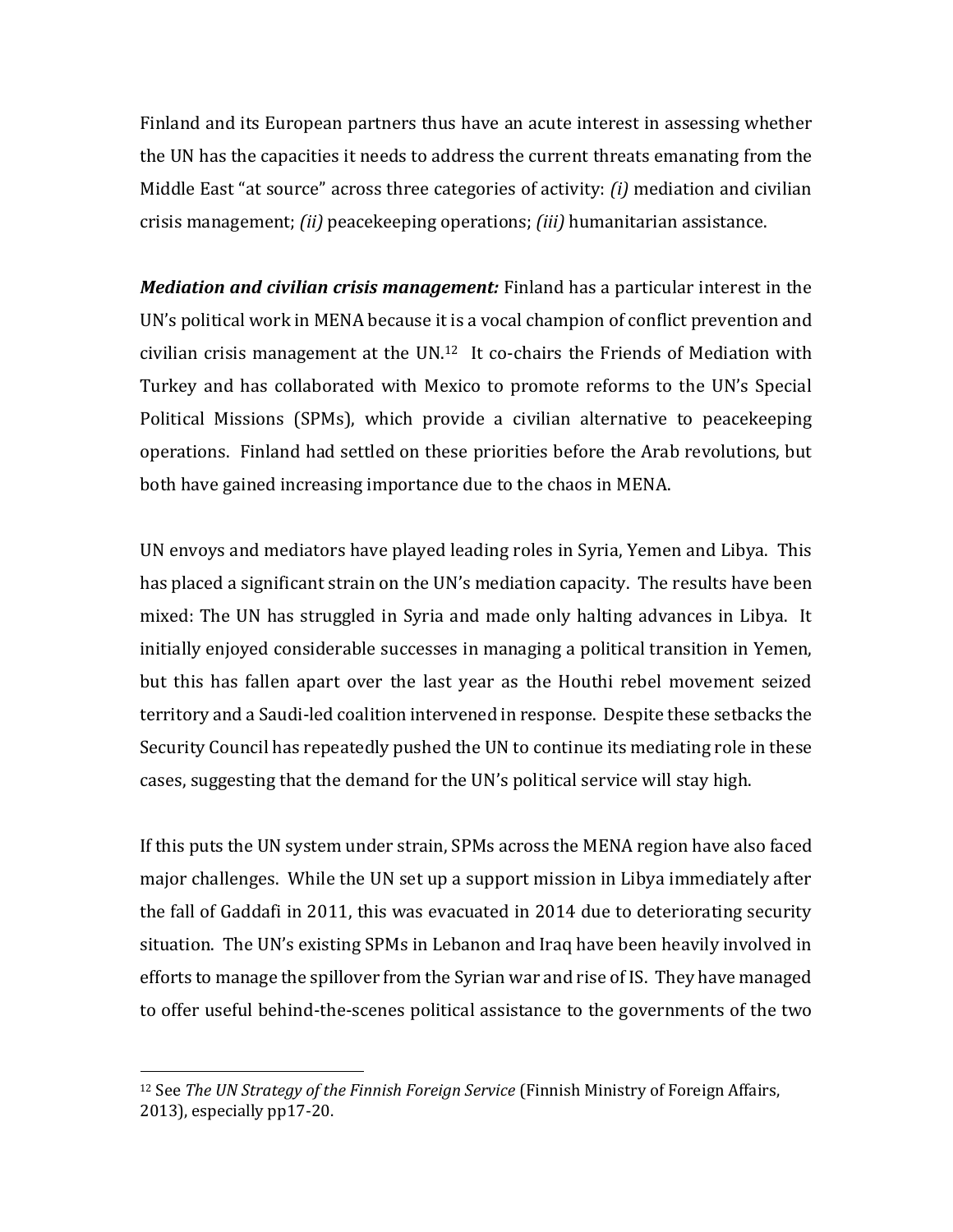countries. Yet the level of violence across the region still threatens to overwhelm the UN's civilian crisis management efforts. The recent High-Level Panel on Peace Operations (HIPPO) has recommended that the UN set up a regional office for MENA to support these multiple political interventions.13 While this faces some local opposition, it is clear that the UN needs to overhaul its political presence across the MENA region to handle an open-ended period of acute disorder.

*Peacekeeping operations:* The violence challenging UN mediators and SPMs in the MENA region also poses a challenge to the UN peacekeeping forces there. The UN Disengagement Force on the Golan Heights (UNDOF) has been rendered almost inoperative by a series of kidnappings of its personnel by the Al-Nusra Front. The UN Interim Force in Lebanon (UNIFIL) has not suffered comparable harassment, but still face serious risks of violence resulting from an expansion of the Syrian war and/or renewed hostilities between Hezbollah and Israel. This is of particular concern to Finland, which currently jointly deploys a unit with Ireland in UNIFIL.

The danger of terrorism to UN forces has also come to the fore in Mali, where Islamist extremists have killed nearly fifty peacekeepers in 2015. This is forcing a reassessment of the division between peacekeeping, peace enforcement and counterterrorism (CT) operations in areas affected by radical Islamism. UN officials fear that blue helmet missions will be forced into CT missions they cannot sustain, inviting new losses. Finland shares these concerns. Yet as violence continues to roil the MENA region, EU governments may increasingly turn to the UN to mount stabilization operations across the their southern flank. The Netherlands, Denmark, Sweden and Norway have already deployed a mix of attack helicopters, special forces and intelligence experts to Mali. There has also been talk of new UN military operations in Libya, Syria and Yemen, all of which would present major risks to the blue helmets. Just as it may be necessary to overhaul the UN's civilian presence in the

<sup>13</sup> The High-Level Independent Panel on Peace Operations, *Uniting Our Strengths for Peace: Politics, Partnership and People* (UN doc. A/70/95 – S/2015/446), p36.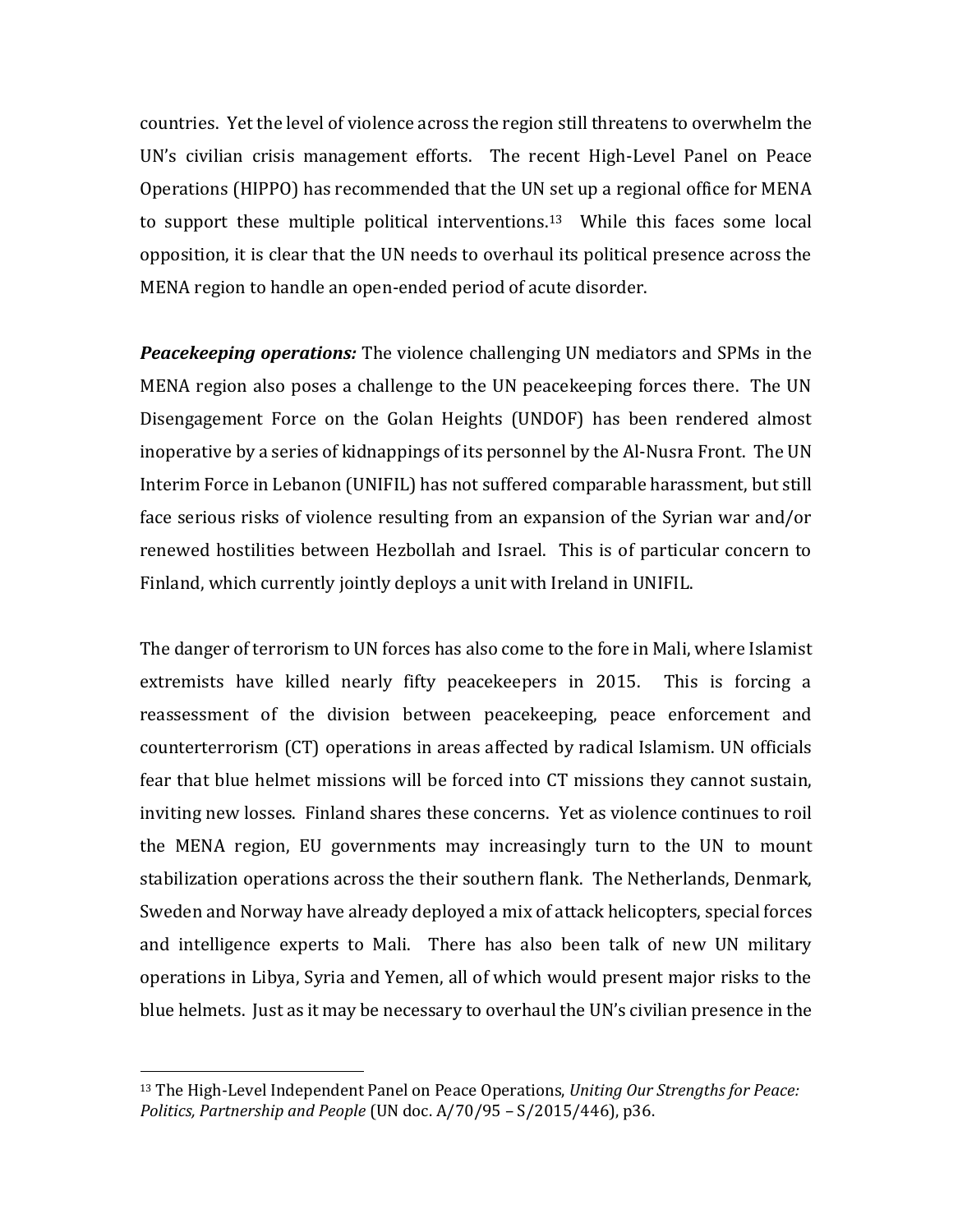MENA region to handle prolonged violence there, it may also be necessary to make peace operations across the Arab world more robust to cope with this threat.

*Humanitarian operations:* Despite the challenges to UN civilian and military crisis management across the MENA region, the proliferation of crises has hit UN humanitarian agencies hardest. The financial and operational burden of the Syrian crisis alone has been immense: The UN appealed for over \$8 billion to assist 18 million Syrians in 2015. This comes at a time when pressures on the humanitarian system in other regions are exceedingly high, with 60 million refugees and IDPs worldwide.14 Meanwhile, many Western aid donors have had to cut back their funding for economic reasons. As a result, the provision of assistance to Iraqis, Syrians and other suffering communities has been uneven: The World Food Program (WFP) has, for example, had to make major cuts to its handouts, reducing the number of Syrian refugees receiving food vouchers by one third in 2015. <sup>15</sup> In recent months European governments have responded to the flow of refugees into Europe by offering the UN extra funds, but this sadly looks like too little, too late.

These desperate circumstances have helped fuel the flow of refugees and migrants to Europe. If the UN is unable to assist the displaced in their region of origin, they will inevitably go further afield for help (this, of course, simplifies the complex causes of migration but it is not a coincidence that Syrians are traveling to Europe in large numbers). The pressure is such that senior UN officials talk about the risk that the humanitarian system soon reaching a point where it cannot handle new crises.

Efforts to address this problem will come into focus around a World Humanitarian Summit scheduled for 2016. This opportunity may go to waste, however: Initial UN

<sup>14</sup> Rahul Chandran points out that the UN's Global Humanitarian Appeal grew by 446% between 2004 and 2013, from \$3 billion to \$16.4 billion. See Rahul Chandran, "It's Broke, So Fix It: Humanitarian Response in Crisis," UNU Center for Policy Research blog, 9/3/2015. <sup>15</sup> For current details of WFP's efforts, see http://www.wfp.org/emergencies/syria.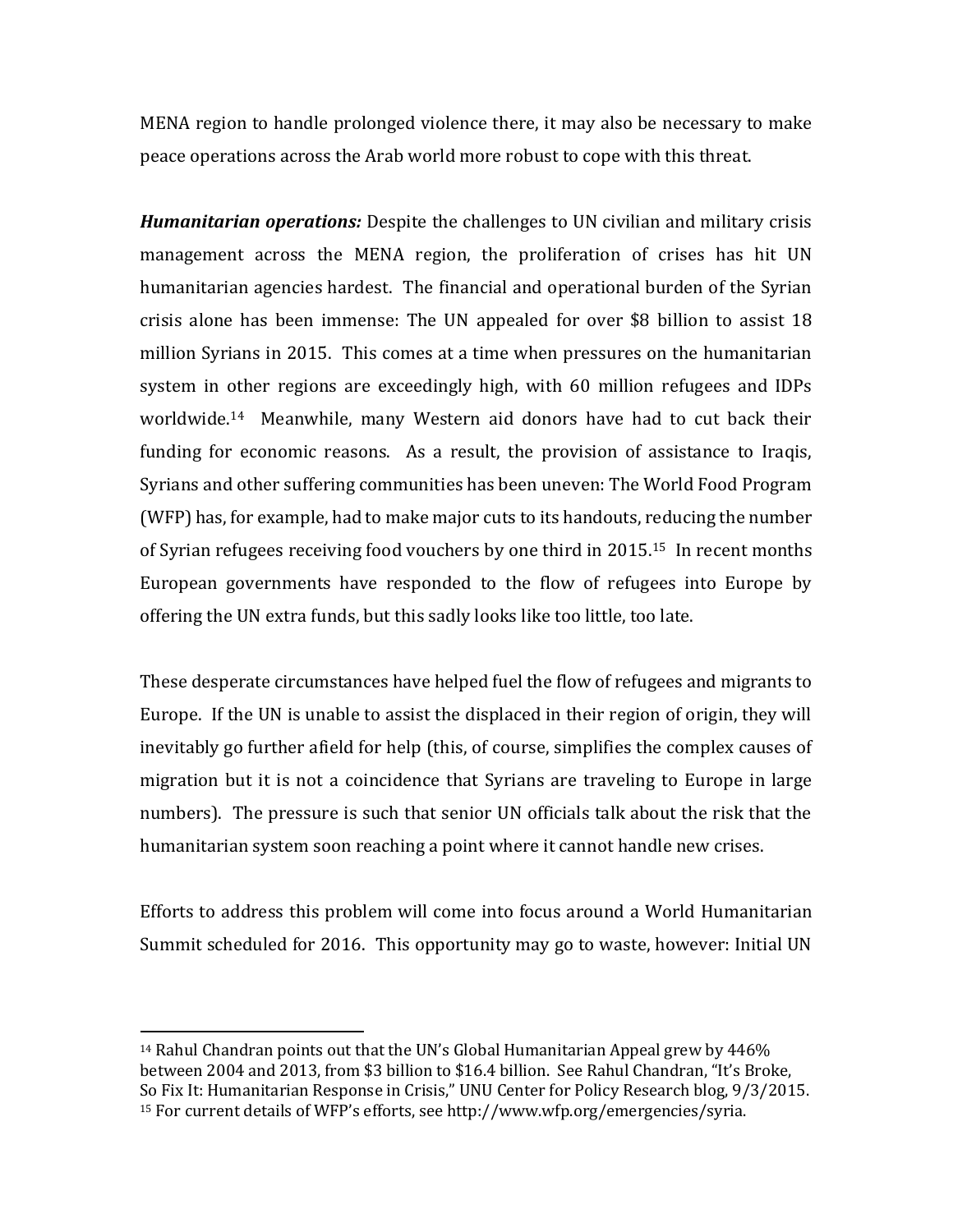proposals for systemic reforms appear unfocused and uninspiring.16 In the meantime, non-UN humanitarian organizations claim that the UN is not disbursing aid efficiently or coherently.17 Finland, one of the top twenty donors of humanitarian aid, may not only have to find more money for the UN in future, but also push UN agencies to fix their procedures and systems to deliver aid better.

*Summary:* Overall, the UN has been asked to play a central role in stabilizing the MENA region through political, security and humanitarian means. This is squarely in the national interest of Finland and other EU members challenged by the human spillover effects of the crisis. But it is becoming clear that the UN's civilian, military and humanitarian mechanisms for handling this range of problems is inadequate: The EU's members will either have bolster the UN or look for an alternative strategy for managing the MENA challenge – as of now the UN seems to be the best there is.

# **National Interest #3: Strengthening European security cooperation**

While the UN struggles with the crises in the Arab world and Ukraine, Finnish officials have naturally looked to strengthen EU security cooperation and their partnership with NATO as insurance against the new generation of threats. As the recent Ministry of Foreign Affairs futures paper notes, "Finland can increase its influence within the EU both in the union's external relations and in the Common Security and Defence Policy (CSDP)."<sup>18</sup> It is probable that, facing budget cuts, Helsinki will mainly focus its security efforts on EU and NATO-based operations.

This looks like a further reason for Finland to limit its contributions to the UN. Helsinki has significantly cut back its blue helmet peacekeeping contributions since

<sup>16</sup> Rahul Chandran, "Saving the World Humanitarian Summit From Itself," UNU Center for Policy Research blog, 26/10/2015.

<sup>17</sup> See, for example, Marie O'Reilly, "UN at 'Heart of Dysfunction' in Humanitarian Aid, New Report Finds," IPI Global Observatory blog, 22 July 2014. <sup>18</sup> *Finland's Position* (n.4), p8.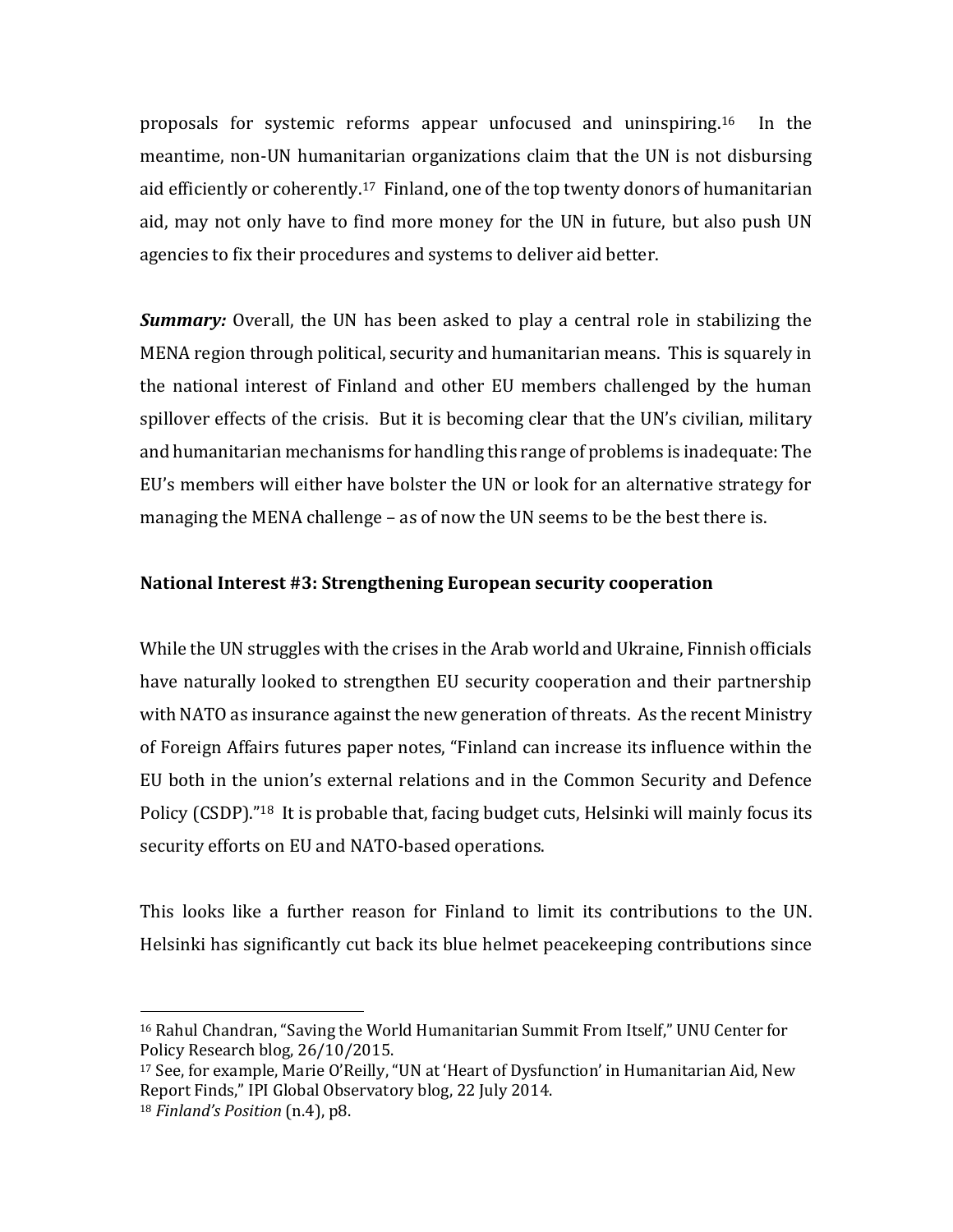the 1990s as it has refocused on European missions. Yet counter-intuitively, partnerships with the UN may provide some pathways for strengthening European security cooperation, even if these are less direct than first-order priorities such as Baltic defense coordination. Options include *(i)* deepening EU-UN operational cooperation and, in parallel, supporting UN-NATO collaboration; and *(ii)* triangulating with the United States and EU partners on direct assistance to the UN.

*EU-UN cooperation:* UN peace operations have been important partners for EUflagged missions since the inception of the European Security and Defence Policy (precursor to the CSDP). Over two-thirds of all ESDP/CSDP have been deployed alongside a UN mission or been deployed as a pathfinder for a larger blue helmet force. The recent CSDP deployments in Mali and the Central African Republic (CAR) have followed this pattern. EU-UN coordination has certainly not always been straightforward, as Finnish troops experienced in Chad in 2008 and 2009, where tensions between the two organizations were high. Yet inter-organizational contacts have improved significantly since then, and headquarters-to-headquarters links are now good. Countries such as Finland that wish to see CSDP develop further thus also have an interest in building up EU-UN cooperation as a regular framework for CSDP deployments, especially given the urgent security challenges on Europe's southern flank outlined above.<sup>19</sup> A 2014 study led by the Center for International Peace Operations (Berlin) highlighted three areas for improvements: *(i)* common planning protocols; *(ii)* common approaches to Security Sector Reform (SSR); and *(iii)* closer coordination on training.20 There is also a need for soldiers and officials with EU experience to serve with the UN, and *vice versa*, to smooth day-to-day ties.

Finland has the status to advance cooperation of this type, given its experiences in both EU and UN missions. For obvious reasons it is less well placed to champion UN-

<sup>19</sup> For more details on this argument see Richard Gowan and Nick Witney, *Why Europe Must Stop Outsourcing its Security* (European Council on Foreign Relations, 2015).

<sup>20</sup> Wanda Hummel and Tobias Pietz, *Partnering for Peace: Lessons and Next Steps for EU-UN Cooperation on Peace Operations* (Center for International Peace Operations, 2015).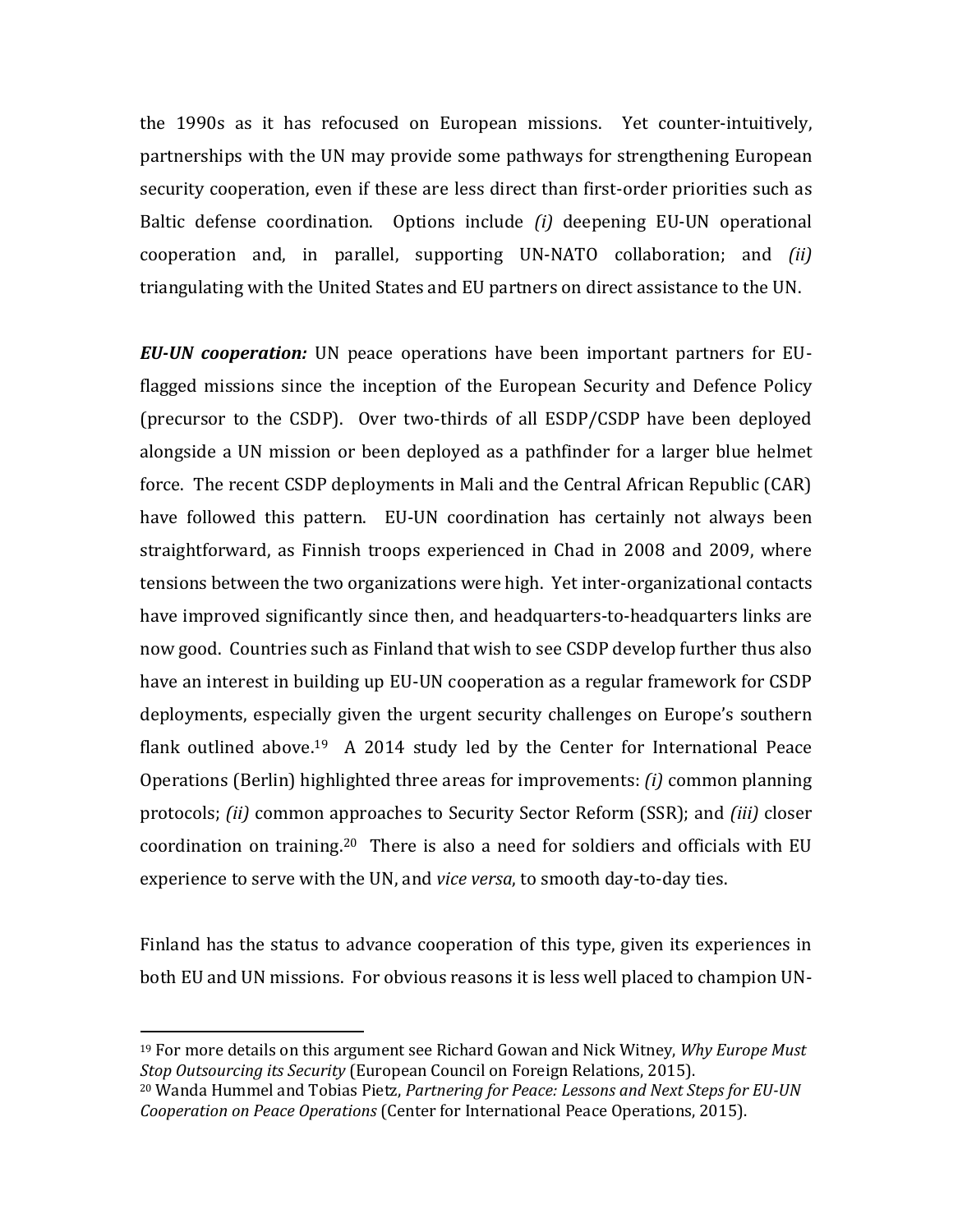NATO cooperation, which is less institutionalized than EU-UN coordination. Nonetheless, the NATO secretariat is keen to deepen its ties with the UN, and has important advice to offer on dealing with the sorts of extremist threats the UN is dealing with in cases such as the Golan and Mali (see above). As an element of its partnership with NATO, Finland should look for ways to facilitate these linkages.

*Triangulation with the US and EU partners on UN deployments:* While Finland may still focus on EU and NATO-led deployments, however, it should note that there are also opportunities to strengthen European security cooperation and security cooperation with the U.S. *inside* UN operations too. As observed above, Finland's Nordic partners have recently made significant specialized contributions to the UN mission in Mali, along with the Netherlands. While this deployment is driven by concerns over Mali as seedbed of Islamist terrorist groups and route for people trafficking, it is also calibrated to strengthen the participants' ties with Washington.

The Obama administration, concerned by the poor state of UN forces in cases such as Mali and South Sudan, has pushed for European countries to deploy more blue helmets. In a speech in Brussels earlier this year, U.S. ambassador to the UN Samantha Power emphasized that the administration did not view such deployments as "soft", and argued that UN deployments rank alongside NATO and EU missions as "means by which a European country can advance our collective security."<sup>21</sup> On this logic, UN operations can be seen as part of the broader framework for transatlantic burden sharing in an age of multiplying threats. President Obama hosted a summit in New York in late September at which over fifty countries, including Finland, pledge new forces for UN operations. On paper at least, these added up to 50,000 new personnel. Ambassador Power singled out Finland's pledge of "multiple military units, including special forces" for particular praise at a recent speech in New Delhi.<sup>22</sup> As a historical pioneer of UN operations with a focus on European security concerns, Finland is well

<sup>21</sup> Ambassador Samantha Power, Remarks in Brussels, 9 March 2015.

<sup>22</sup> Ambassador Samantha Power, Remarks in New Delhi, 20 November 2015.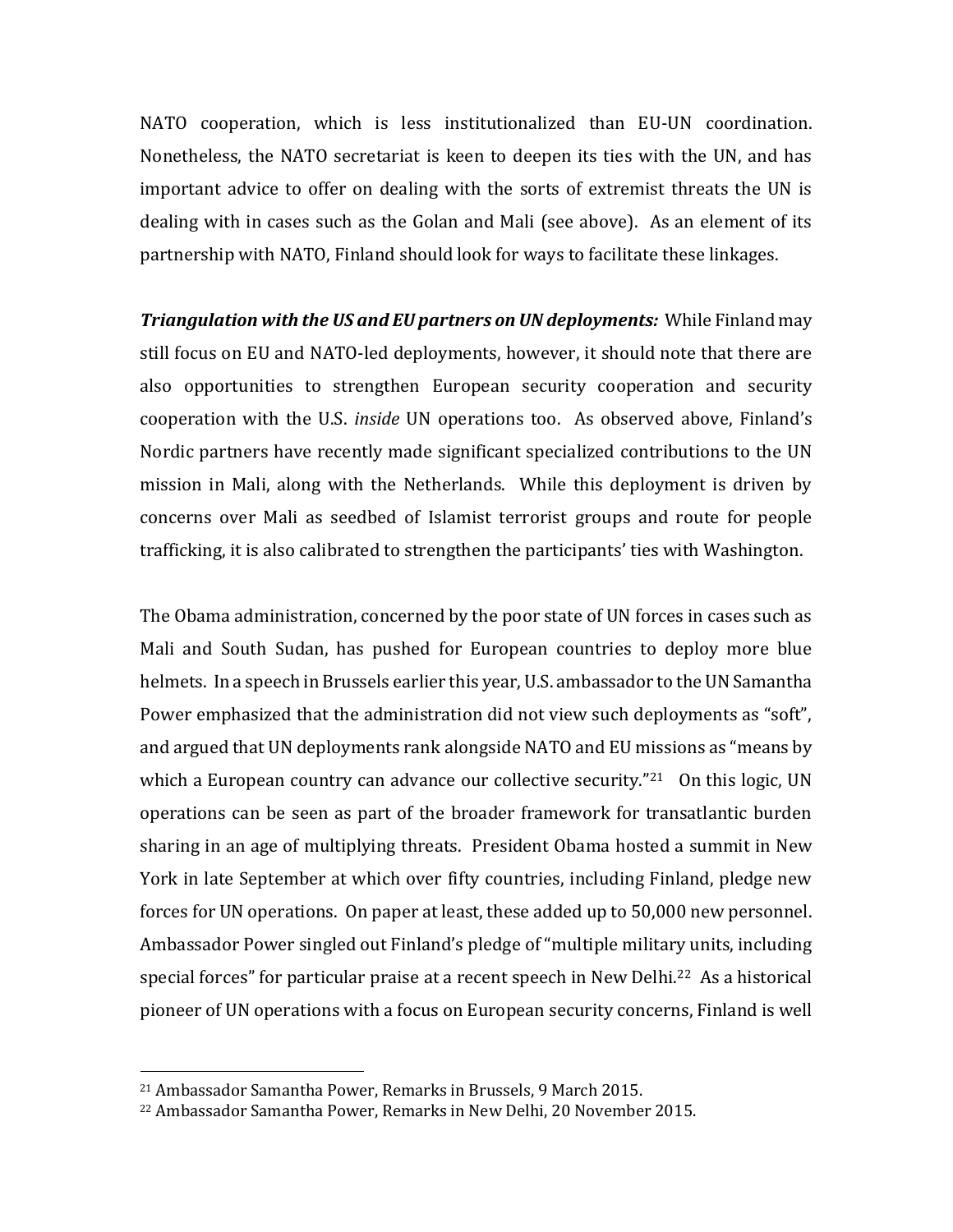placed to triangulate with the US and its EU partners on reinforcing future UN deployments.

*Summary:* Finland should not see UN deployments as a distraction from – or obstacle to – it European security ambitions. Instead it should see strengthening UN operations as an important adjunct to steps to strengthen CSDP and the partnership with NATO, and an opportunity to build more cohesive global security cooperation.

## **National interest #4: Global challenges**

While its is fairly easy to see the links between Finland's interests and the UN's role in Ukraine or Syria, it is also important to recognize the country's broader stake in fighting global challenges. As the Ministry of Foreign Affairs' futures paper notes, Finland is now too well integrated into the global economy to insulate itself from challenges such as pandemic disease: "Finland's international position is highly dependent on the smooth operation of the multilateral system."<sup>23</sup> This expansive definition of the national interest cover dimensions of the UN's work ranging from the struggle against climate change to the battle against extreme poverty. It also encompasses questions of values: Finland is deeply committed to women's rights and UN Resolution 1325 on Women, Peace and Security. Even if events in Syria, Libya and Ukraine are uppermost in policymakers' minds, the UN's role in tackling global threats and advancing liberal values are also key to its importance to Finland.

These issues are inevitably too varied to be covered comprehensively here. What is most important is that Helsinki *(i)* maintains its status on issues such as Women, Peace and Security on which it is already a leader and *(ii)* continues to search for developing issues where it can drive concrete actions through the UN system.

<sup>23</sup> *Finland's Position* (n.4), p8.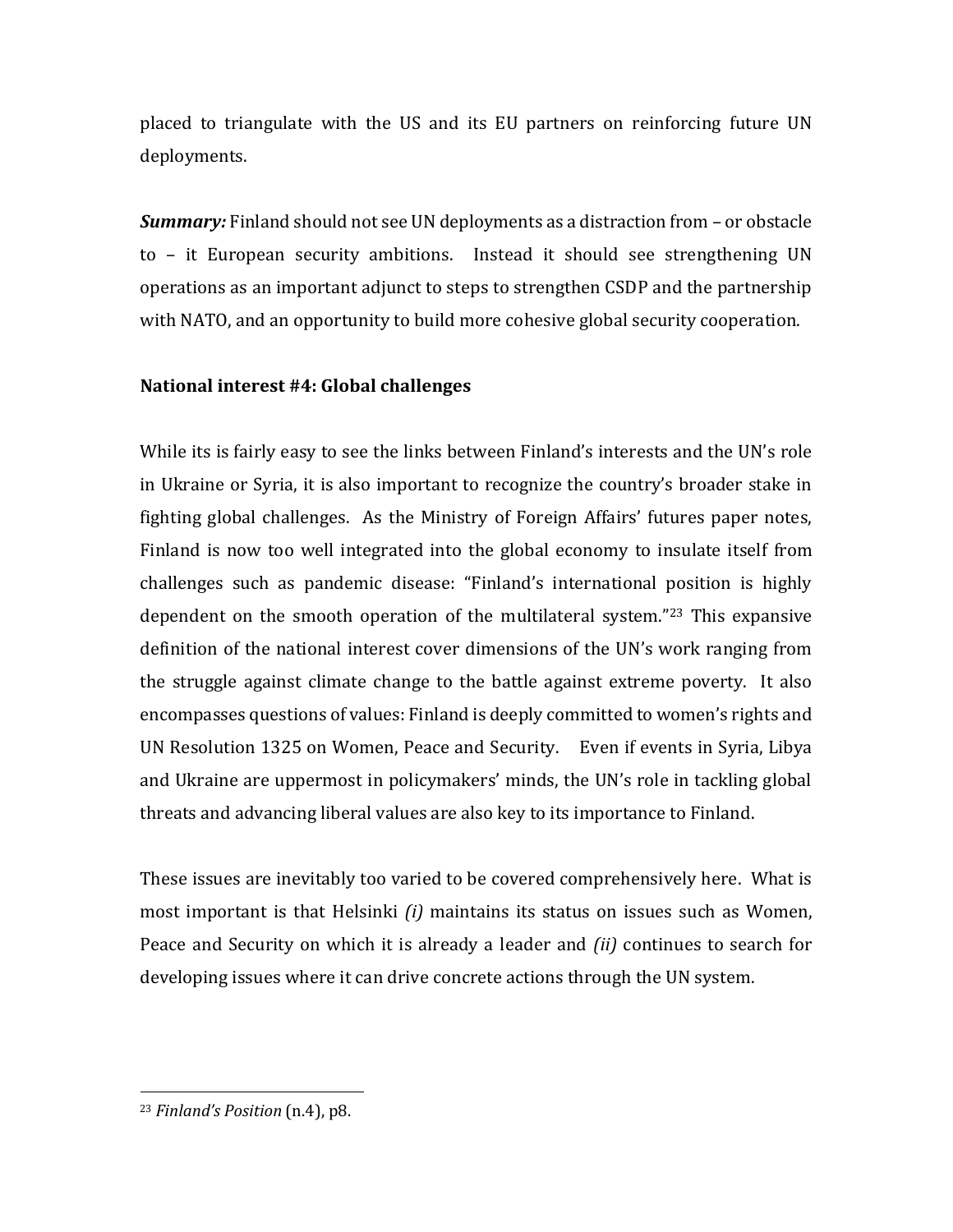*Women, Peace and Security:* An international group of experts recently completed a broad-ranging study of UNSCR 1325, which was passed in 2000. As the director of UN Women noted, this found significant evidence of progress – such as women's participation in peace processes – but a "crippling gap" remains between the international community's ambitions and performance.24 This October, the Security Council passed a new resolution (UNSCR 2242) on measures to overcome this gap. For Finland, continuing to champion the Women, Peace and Security Agenda at the UN is both a useful source of good publicity and, above all, just the right thing to do.

*Global Health Security:* Helsinki also has an opportunity to address gaps in the global health system in the wake of the Ebola outbreak. This is an especially sensitive area, as the panic over Ebola raised public awareness about how pandemic diseases could spread quickly and cause widespread mortality. Stopping such epidemics is a probably the clearest example of why "international cooperation in the national interest" is necessary. Even before Ebola hit the headlines, Helsinki had focused on this issue, working with the U.S. on the Global Health Security Agenda, an effort to reduce the threat of infectious diseases. This puts it in a strong position to follow up the Ebola outbreak, which demonstrated major gaps in the World Health Organization (WHO) and UN's capacities to fight health threats. As Laurie Garrett of the Council on Foreign Relations warns, "the WHO performed so poorly during the crisis that there is a question of whether the world actually needs it."<sup>25</sup>

Garrett suggests that a top-level effort is required to address what went wrong. She suggests that Ban Ki-moon "should convene private meetings with the World Bank, the WHO, and several other relevant agencies and institutions to develop plans for a more coherent and efficient response to future epidemics."<sup>26</sup> This makes sense in

<sup>24</sup> Phumzile Mlambo-Ngucka, "Foreword", *Preventing Conflict, Transforming Justice, Securing the Peace: A Global Study on the Implementation of United Nations Security Council Resolution 1325*, p5.

<sup>25</sup> Laurie Garrett, "Ebola's Lessons," *Foreign Affairs*, Vol. 94, No. 5 (2015), p102.

<sup>26</sup> Ibid., 103.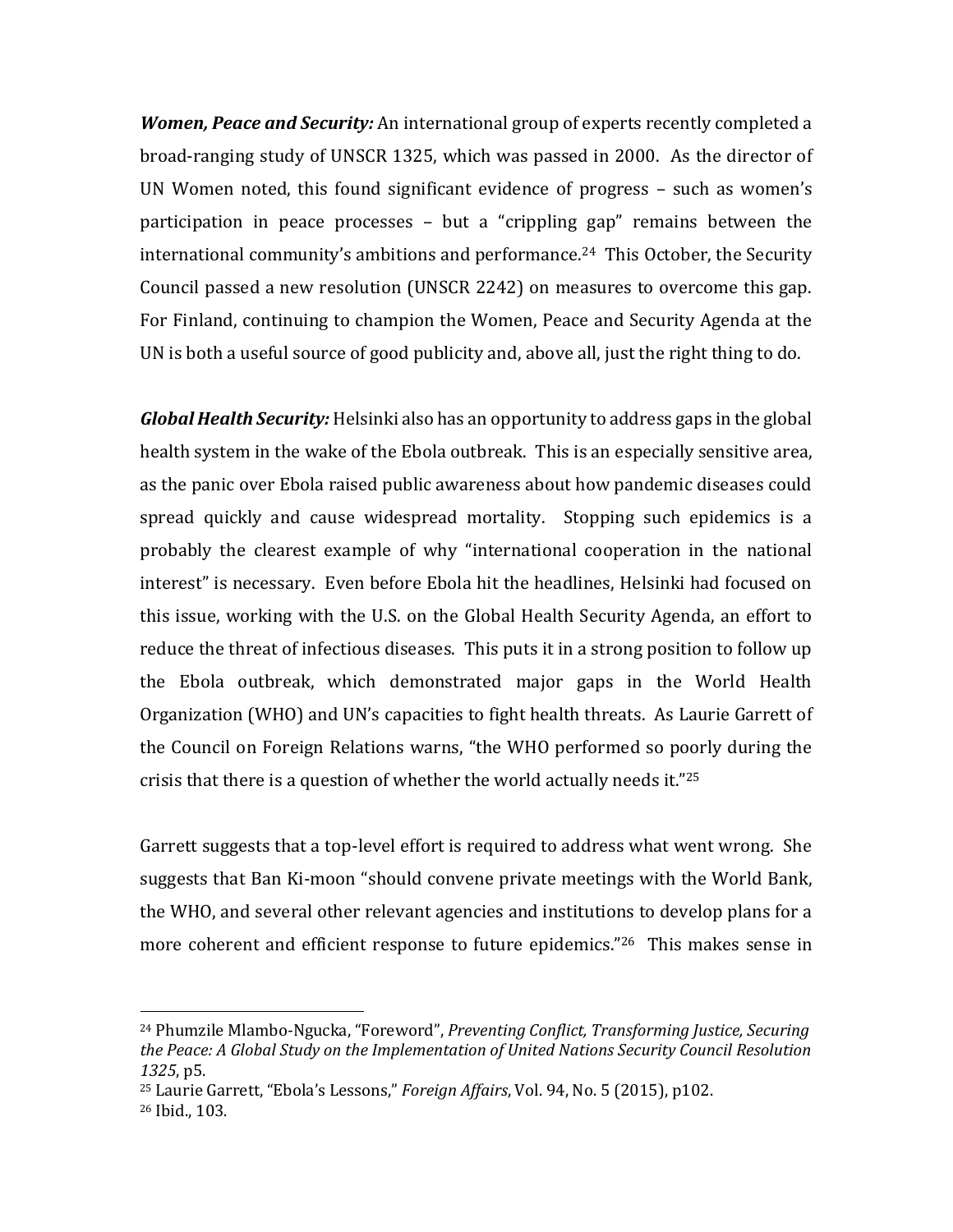theory, but Ban is already overloaded with priorities such as development, climate change and peacekeeping crises. He is also approaching his final year in office, losing leverage as he does so. At the very least, a concerned UN member state such as Finland could help the Secretary-General manage such a consultation process and ensure that his successor build upon it. Finland's track record on global health puts it in a good position to play such a role, in its own interest and to boost its profile.

*New challenges:* This may also be true of other global challenges. As Ban Ki-moon's time in office winds up, many UN experts are assessing areas that his successor could prioritize. A recent survey by the Center on International Cooperation highlighted a range of potential priorities in addition to long-running concerns such as human rights and nuclear proliferation including *(i)* the regulation of new security technologies such as drones and cyberweapons; *(ii)* illicit flows and international drug policy; and *(iii)* growing economic inequality.27 Whoever becomes Secretary-General will have to use considerable political judgment in choosing which of these issues to grasp. But a friendly power such as Finland could again play a role in building political support behind initiatives on these issues.

*Summary:* Finland is hardly the only friend of the UN that will want to carve out political space to address these global problems. It is most likely to succeed in doing so if it build coalition with other countries to pursue its global priorities – just as it has based it work on mediation on cooperation with Turkey and worked with Mexico on SPMs. Nonetheless, Finland has the intellectual capital and diplomatic experience to take a leading role on issues such as global health security at the UN.

### **Conclusion: Protecting Finland's national interests through the UN**

<sup>27</sup> Sarah Hearn, Jeffrey Strew and Alison Burt, "Meeting Summary: Updating the Rules and Infrastructure for Globalization", Center on International Cooperation, 6/7/2015.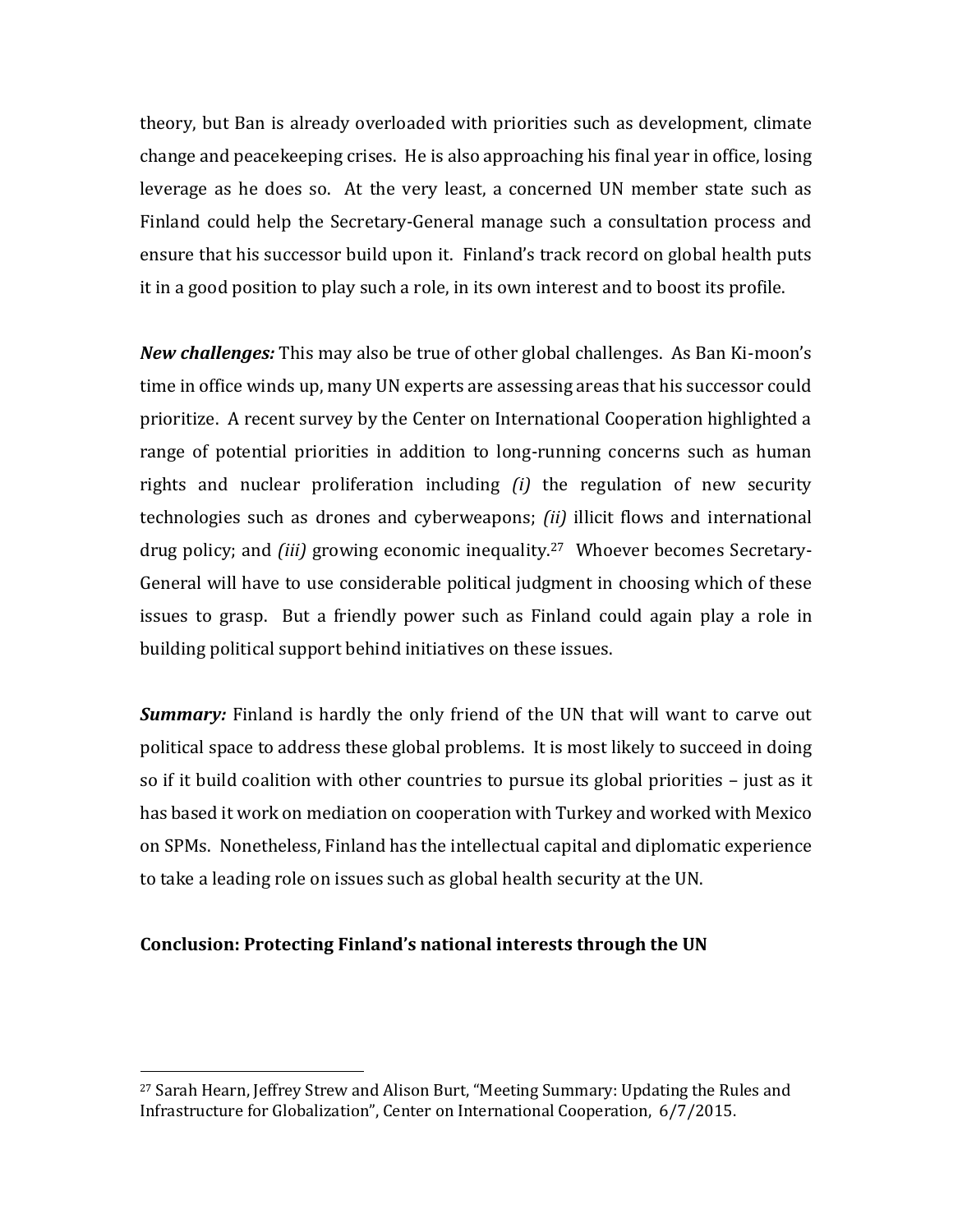This paper has argued that the UN can and does play a significant role in advancing Finland's national interests through multiple channels, even if it does so imperfectly. More specifically, it has argued that the UN offers *(i)* diplomatic mechanisms for countering mitigating the threat from Russia; *(ii)* a range of political, military and humanitarian tools for limiting the crises in the MENA region and their spillover into Europe; *(iii)* a framework for developing European security cooperation, including cooperation with the US; and *(iv)* a platform for handling a wide variety global problems that impinge on Finland's security and place on the world stage.

Yet the paper has also been blunt about the obstacles to the UN in playing these roles. These include Russia's ability to block Security Council initiatives over crises such as that in Ukraine, the massive strain on UN systems in the MENA region, and organizational failures such as the WHO's poor response to the Ebola outbreak. The UN serves Finland's interests in numerous ways, but it does not always do so well.

Helsinki cannot resolve these problems on its own. But it does have opportunities to contribute to the UN's effectiveness across the areas discussed. These include:

- 1. Increasing the UN's ability to handle threats from Russia by:
	- Devoting extra resources to UN efforts to monitor human rights in the former Soviet space as an objective counter Russian information campaigns.
	- Increasing the UN's ability to support de-escalation of current and future crises with Russia by (i) providing additional resources to the Secretary-General for Russia-related expertise; and (ii) commissioning lessons learned studies of previous de-escalatory processes, such as those over Kosovo.
	- Supporting UN cooperation with the OSCE, especially in sharing UN guidance and lessons learned for the OSCE's efforts to reboot its operational capacity.
- 2. Providing emergency assistance to the UN's efforts in MENA by: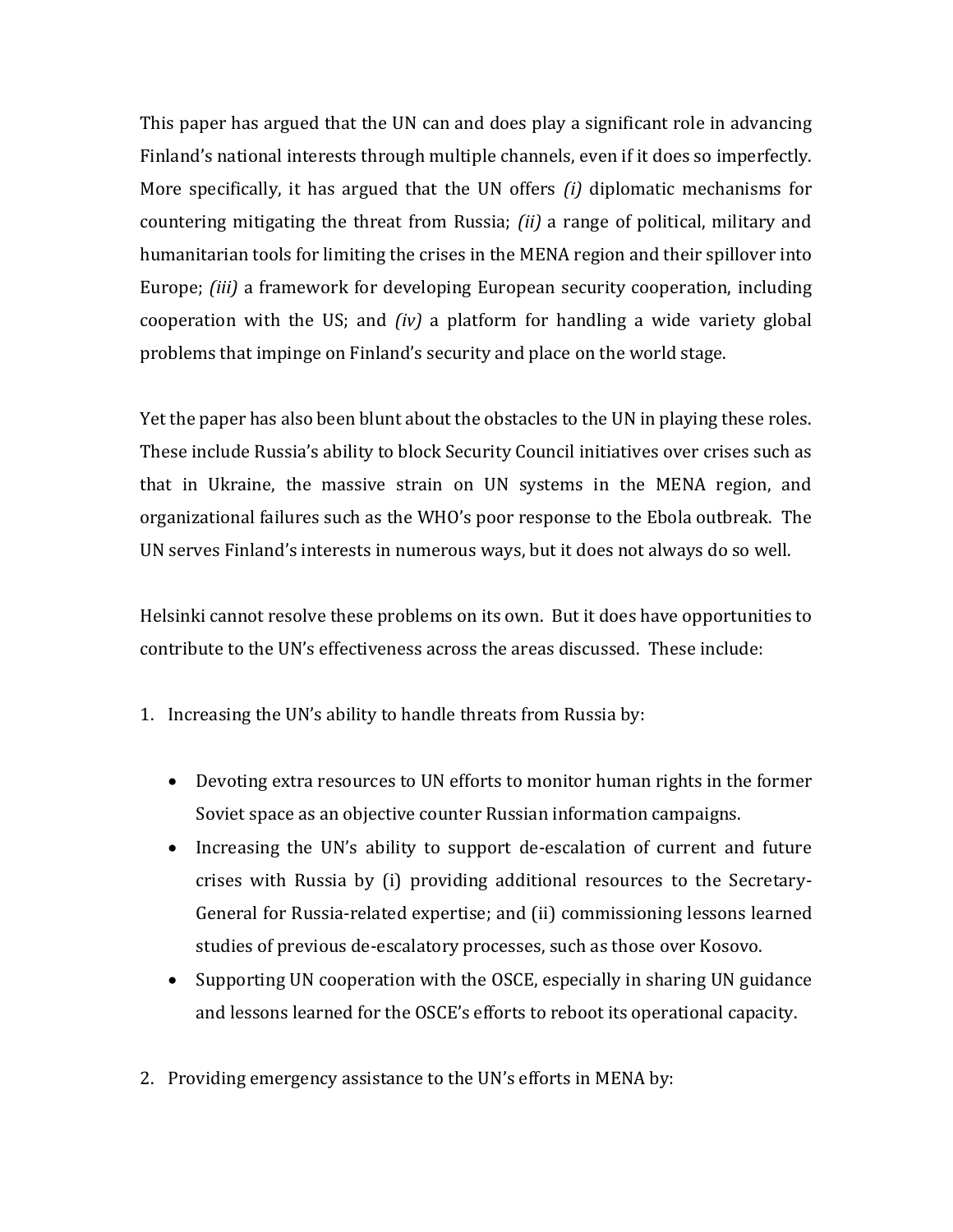- Continuing to expand political and financial support to UN mediation efforts across the region;
- Cooperating with partners such as the other Nordic nations and Ireland on (i) broad strategic planning and (ii) case-specific contingency work on making UN operations fit-for-purpose in the face of rising Islamist threats;
- Acting as policy-leader on efforts to reinforce the UN humanitarian system after its failures in MENA before the World Humanitarian Summit.
- 3. Developing the UN as a framework for closer European security cooperation by:
	- Initiating efforts (again with natural partner such as Ireland, and in coordination with the UN secretariat and EU External Action Service) to bridge EU-UN gaps on issues including planning, SSR and training;
	- Where possible, working with the NATO secretariat on parallel processes to strengthen the UN-NATO relationship;
	- Conducting triangular discussions with the US and EU/NATO partners on how to reinforce UN missions in the context of transatlantic burden sharing.
- 4. Addressing global challenges by:
	- Leading the international response to the high-level study of UNSCR 1325;
	- Acting as a catalyst for UN-led efforts to review the WHO and broader multilateral architecture for epidemic response in the wake of Ebola;
	- Studying options for future work on global challenges, such as new technologies, with the next Secretary-General to help set the UN's future agenda.

Some of these proposals are narrow – others very broad. Many could only make sense if closely coordinated with the actions of like-minded UN members. Yet if Finland is